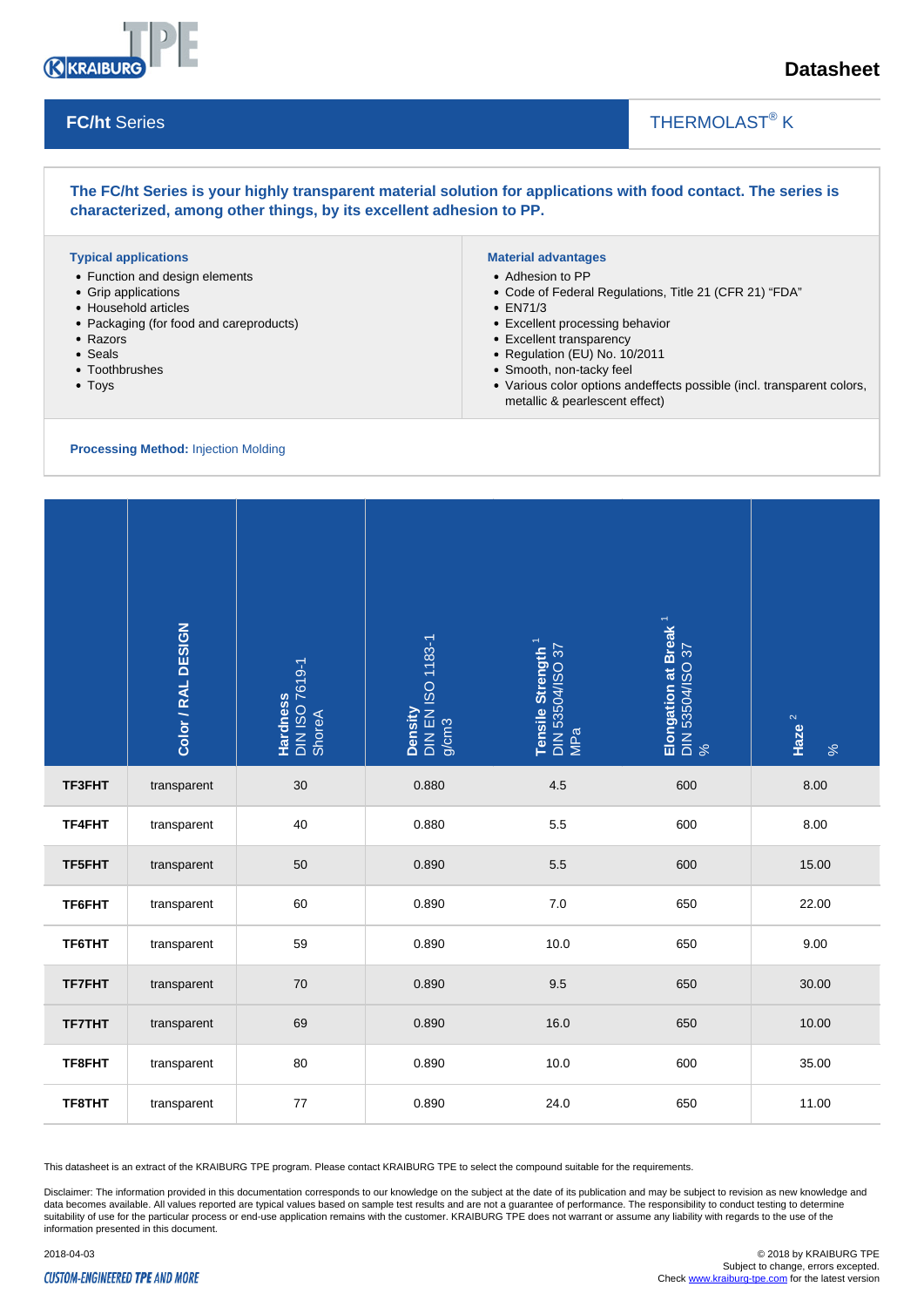

## **FC/ht** Series

THERMOLAST<sup>®</sup> K

 $\overline{\phantom{a}}$ 

 $1$  Deviating from ISO 37 standard test piece S2 is tested with a traverse speed of 200 mm/min.

 $^2$  Values measured according to ASTM D 1003 with a specimen thickness of 2 mm and the transmission tester Haze-Gard plus (BYK).

All values published in this data sheet are rounded average values.

This datasheet is an extract of the KRAIBURG TPE program. Please contact KRAIBURG TPE to select the compound suitable for the requirements.

Disclaimer: The information provided in this documentation corresponds to our knowledge on the subject at the date of its publication and may be subject to revision as new knowledge and data becomes available. All values reported are typical values based on sample test results and are not a guarantee of performance. The responsibility to conduct testing to determine<br>suitability of use for the particular p